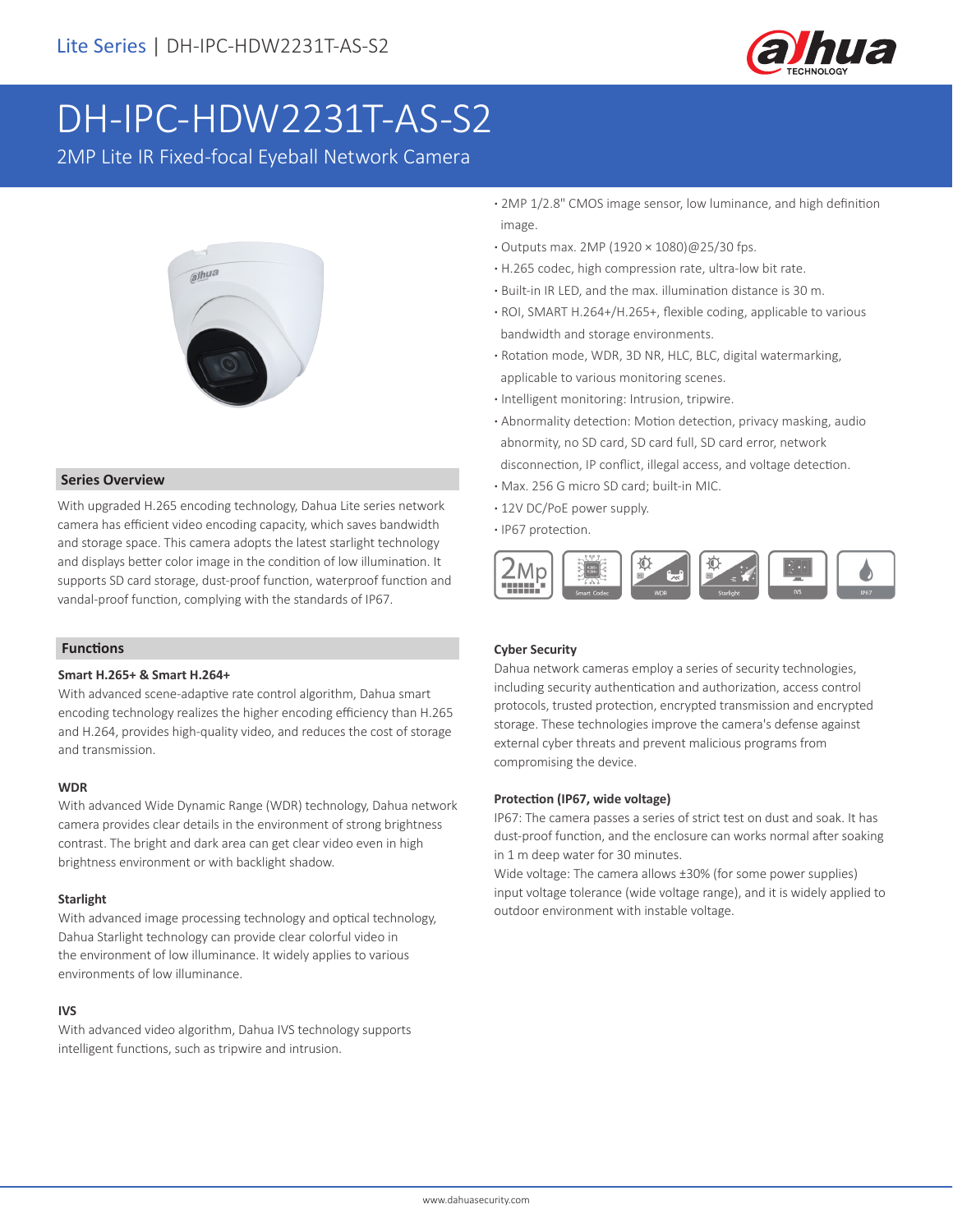# Lite Series | DH-IPC-HDW2231T-AS-S2

| <b>Technical Specification</b>  |                  |                                                                                                                   |                      |                                 |                     |
|---------------------------------|------------------|-------------------------------------------------------------------------------------------------------------------|----------------------|---------------------------------|---------------------|
| Camera                          |                  |                                                                                                                   |                      |                                 |                     |
| Image Sensor                    |                  | 1/2.8" CMOS                                                                                                       |                      |                                 |                     |
| Max. Resolution                 |                  | 1920 (H) × 1080 (V)                                                                                               |                      |                                 |                     |
| <b>ROM</b>                      |                  | 128 MB                                                                                                            |                      |                                 |                     |
| <b>RAM</b>                      |                  | 128 MB                                                                                                            |                      |                                 |                     |
| <b>Scanning System</b>          |                  | Progressive                                                                                                       |                      |                                 |                     |
| <b>Electronic Shutter Speed</b> |                  | Auto/Manual 1/3 s-1/100,000 s                                                                                     |                      |                                 |                     |
| Min. Illumination               |                  | 0.002 Lux@F1.6 (Color, 30 IRE)<br>0.0002 Lux@F1.6 (B/W, 30 IRE)<br>0 Lux (Illuminator on)                         |                      |                                 |                     |
| S/N Ratio                       |                  | > 56 dB                                                                                                           |                      |                                 |                     |
| <b>Illumination Distance</b>    |                  | 30 m (98.43 ft) (IR)                                                                                              |                      |                                 |                     |
| Illuminator On/Off Control      |                  | Auto; manual                                                                                                      |                      |                                 |                     |
| <b>Illuminator Number</b>       |                  | $2$ (IR LED)                                                                                                      |                      |                                 |                     |
| Pan/Tilt/Rotation Range         |                  | Pan: 0°-360°<br>Tilt: $0^\circ - 78^\circ$<br>Rotation: 0°-360°                                                   |                      |                                 |                     |
| Lens                            |                  |                                                                                                                   |                      |                                 |                     |
| Lens Type                       |                  | Fixed-focal                                                                                                       |                      |                                 |                     |
| Lens Mount                      |                  | M12                                                                                                               |                      |                                 |                     |
| Focal Length                    |                  | 2.8 mm; 3.6 mm                                                                                                    |                      |                                 |                     |
| Max. Aperture                   |                  | 2.8 mm: F1.6<br>3.6 mm: F1.6                                                                                      |                      |                                 |                     |
| Field of View                   |                  | 2.8 mm: Horizontal: 107°; Vertical: 56°; Diagonal: 127°<br>3.6 mm: Horizontal: 88°; Vertical: 44°; Diagonal: 105° |                      |                                 |                     |
| Iris Control                    |                  | Fixed                                                                                                             |                      |                                 |                     |
| <b>Close Focus Distance</b>     |                  | 2.8 mm: 0.7 m (2.30 ft)<br>3.6 mm: 1.3 m (4.27 ft)                                                                |                      |                                 |                     |
| <b>DORI Distance</b>            | Lens             | Detect                                                                                                            | Observe              | Recognize                       | Identify            |
|                                 | $2.8 \text{ mm}$ | 43.9 m<br>(144.03 ft)                                                                                             | 17.5 m<br>(57.41 ft) | 8.8 m<br>(28.87 ft)             | 4.4 m<br>(14.44 ft) |
|                                 | $3.6 \text{ mm}$ | 58.9 m<br>(193.24 ft)                                                                                             | 23.6 m<br>(77.43 ft) | 11.8 <sub>m</sub><br>(38.71 ft) | 5.9 m<br>(19.36 ft) |
| <b>Smart Event</b>              |                  |                                                                                                                   |                      |                                 |                     |
| <b>IVS</b>                      |                  | Tripwire; intrusion                                                                                               |                      |                                 |                     |

| Video             |                                                                                                                                                                                                                                                                             |
|-------------------|-----------------------------------------------------------------------------------------------------------------------------------------------------------------------------------------------------------------------------------------------------------------------------|
| Video Compression | H.265; H.264; H.264B; MJPEG (Only supported by the<br>sub stream)                                                                                                                                                                                                           |
| Smart Codec       | Smart H.265+; Smart H.264+                                                                                                                                                                                                                                                  |
| Video Frame Rate  | Main stream:<br>1920 × 1080@1-25/30 fps<br>Sub stream:<br>$704 \times 576@1 - 25$ fps<br>$704 \times 480@1 - 30$ fps<br>*The values above are the max, frame rates of each<br>stream; for multiple streams, the values will be subjected<br>to the total encoding capacity. |
| Stream Capability | 2 streams                                                                                                                                                                                                                                                                   |
|                   |                                                                                                                                                                                                                                                                             |

| Resolution               | 1080p (1920 × 1080); 1.3M (1280 × 960); 720p (1280<br>x 720); D1 (704 x 576/704 x 480); VGA (640 x 480); CIF<br>$(352 \times 288/352 \times 240)$                                                                                                                     |
|--------------------------|-----------------------------------------------------------------------------------------------------------------------------------------------------------------------------------------------------------------------------------------------------------------------|
| <b>Bit Rate Control</b>  | CBR/VBR                                                                                                                                                                                                                                                               |
| Video Bit Rate           | H.264: 32 kbps-6144 kbps<br>H.265: 12 kbps-6144 kbps                                                                                                                                                                                                                  |
| Day/Night                | Auto (ICR)/Color/B/W                                                                                                                                                                                                                                                  |
| <b>BLC</b>               | Yes                                                                                                                                                                                                                                                                   |
| <b>HLC</b>               | Yes                                                                                                                                                                                                                                                                   |
| <b>WDR</b>               | 120 dB                                                                                                                                                                                                                                                                |
| <b>White Balance</b>     | Auto; natural; street lamp; outdoor; manual; regional<br>custom                                                                                                                                                                                                       |
| Gain Control             | Auto; manual                                                                                                                                                                                                                                                          |
| Noise Reduction          | 3D NR                                                                                                                                                                                                                                                                 |
| <b>Motion Detection</b>  | OFF/ON (4 areas, rectangular)                                                                                                                                                                                                                                         |
| Region of Interest (RoI) | Yes (4 areas)                                                                                                                                                                                                                                                         |
| Smart Illumination       | Yes                                                                                                                                                                                                                                                                   |
| Image Rotation           | 0°/90°/180°/270° (Support 90°/270° with 1080p<br>resolution and lower)                                                                                                                                                                                                |
| Mirror                   | Yes                                                                                                                                                                                                                                                                   |
| <b>Privacy Masking</b>   | 4 areas                                                                                                                                                                                                                                                               |
| Audio                    |                                                                                                                                                                                                                                                                       |
| <b>Built-in MIC</b>      | Yes                                                                                                                                                                                                                                                                   |
| <b>Audio Compression</b> | G.711a; G.711Mu; G.726; PCM                                                                                                                                                                                                                                           |
| Alarm                    |                                                                                                                                                                                                                                                                       |
| Alarm Event              | No SD card; SD card full; SD card error; network<br>disconnection; IP conflict; illegal access; motion<br>detection; video tampering; tripwire; intrusion; audio<br>abnormality; voltage detection; security exception                                                |
| Network                  |                                                                                                                                                                                                                                                                       |
| Network Port             | RJ-45 (10/100 Base-T)                                                                                                                                                                                                                                                 |
| <b>SDK and API</b>       | Yes                                                                                                                                                                                                                                                                   |
| <b>Cyber Security</b>    | Video encryption; firmware encryption; configuration<br>encryption; Digest; WSSE; account lockout; security logs;<br>IP/MAC filtering; generation and importing of X.509<br>certification; syslog; HTTPS; 802.1x; trusted boot; trusted<br>execution; trusted upgrade |
| Network Protocol         | IPv4; IPv6; HTTP; TCP; UDP; ARP; RTP; RTSP; RTCP; RTMP;<br>SMTP; FTP; SFTP; DHCP; DNS; DDNS; QoS; UPnP; NTP;<br>Multicast; ICMP; IGMP; NFS; PPPoE; Boujour                                                                                                            |
| Interoperability         | ONVIF (Profile S/Profile G/Profile T); CGI; P2P; Milestone                                                                                                                                                                                                            |
| User/Host                | 20 (Total bandwidth: 48 M)                                                                                                                                                                                                                                            |
| Storage                  | FTP; SFTP; Micro SD card (support max. 256 G); NAS                                                                                                                                                                                                                    |
| <b>Browser</b>           | IE<br>Chrome<br>Firefox                                                                                                                                                                                                                                               |
| Management Software      | Smart PSS; DSS; DMSS                                                                                                                                                                                                                                                  |
| Mobile Client            | IOS; Android                                                                                                                                                                                                                                                          |